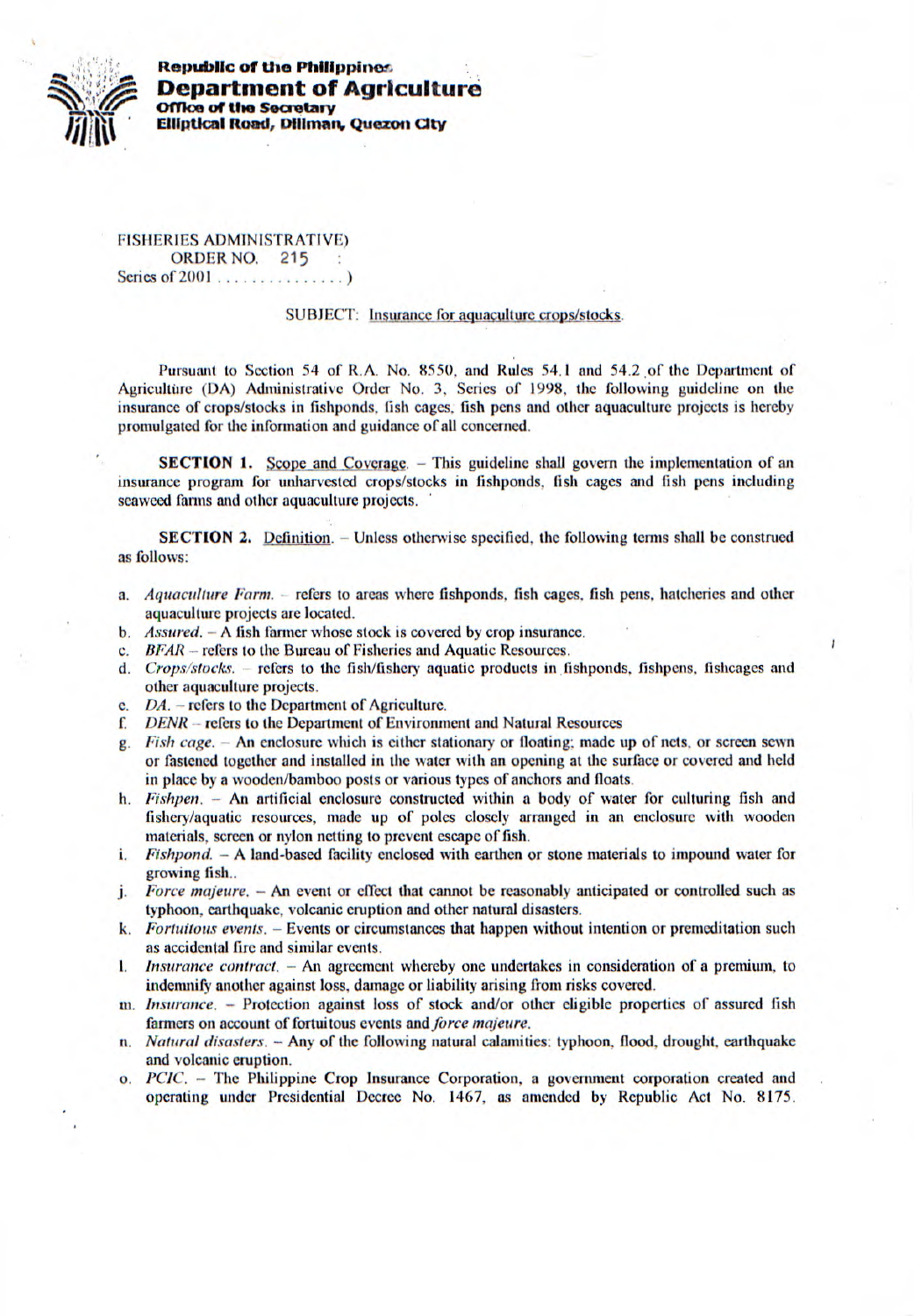*p. Properties.* - Fishponds, fish cagcs, fish pens, hatcheries, seaweed farms and other aquaculture projects and post-harvest facilities, including but not limited to ice plants and cold storage.

**SECTION. 3.** Risks Covered. – There shall be a Limited Cover against crop/stock loss due to natural disasters and an Extended Cover against loss of crop/stock and other eligible properties due to *fortuitous events and force majeure/natural* calamities.

**SECTION 4.** Exclusions. - The following losses not covered are those arising from:

- a. Insects, mites, pests and diseases;
- b. intentional destruction/killing whether by order of an official body or otherwise;
- c. Any measure resorted to by the government in the larger interest of the public. Avoidable risks emanating from or due to neglect of the Assured/non-compliance with accepted farm management practices by the Assured or person authorized by him to work and care for the stock;
- d. Malicious or willful act of the Assured or any employee of the Assured;
- e. Theft and robbery, pillage, sequestration, strike or other commotion, war, invasion, acts of foreign enemies, hostilities (with or without declaration of war), civil war, rebellion, revolution, insurrection and military or usurped power;
- f. Ionizing radiations or contamination by radioactivity from any nuclear fuel or from any nuclear waste from the combustion of nuclear fuel;
- g. Radioactive, toxic, explosive or other hazardous properties of any explosive nuclear assembly or nuclear component thereof,
- h. Oil spill; and
- i. Any cause or risk not specified in Section 3.

## Those occurring:

- a. Prior to the effectivity of insurance;
- b. Beyond the scheduled dates of harvest; and
- c. After harvest of the crop/stock.

**SECTION 5.** Object of Insurance. - The object of insurance shall be the unharvested crop/stock cultured in the fish **farm/aquaculture** farm.

**SECTION 6.** Amount of Cover. - For the stocks, the insurance shall cover the cost of production inputs per Farm Plan and Budget plus an additional amount of cover (at the option of the farmer) of up to a maximum of twenty per cent (20%) thereof (2 months after stocking) to cover portion of the value of the expected yield subject to the cover ceiling approved by the PCIC Board.

**SECTION** 7. Term of Insurance Coverage. – For the stock, the insurance coverage shall be from stocking up to harvest.

**SECTION 8.** Premium Rate. - The premium shall be market-rated and shall be borne by the insured. The premium rate shall be determined by the PCIC.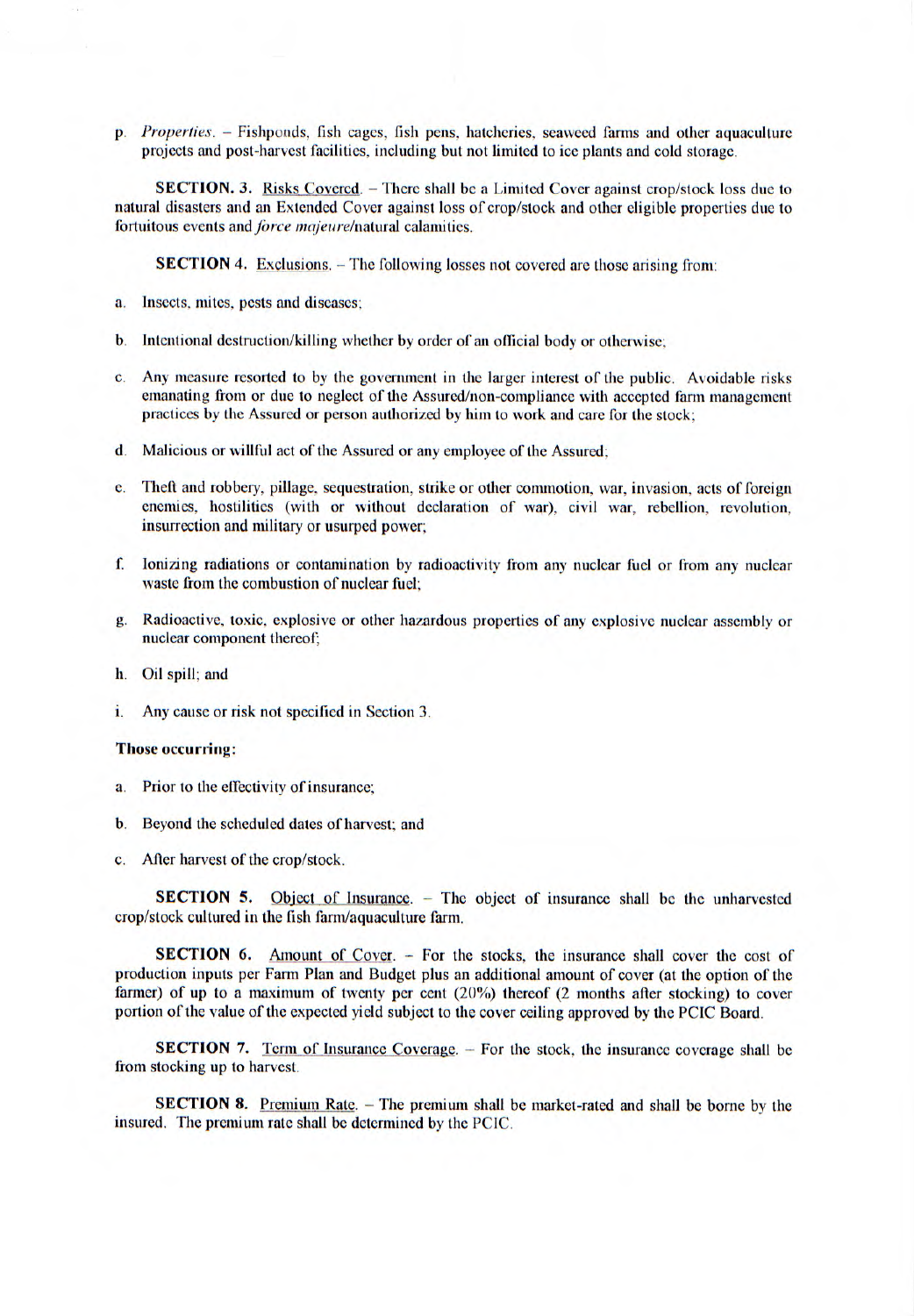**SECTION 9.** Eligibility for Insurance. - Duly licensed owners/operators of fishponds, fish cages, fish pens and aquaculture farms which culture/produce selected fish species such as milkfish. shrimps, groupers snappers, tilapia, mudcrab, and seaweeds, may qualify for coverage under this program.

## **SECTION 10. Policy Conditions**

- The Assured shall be either the owner/co-owner/operator of the insured fishfarm/ aquaculture farm, property, facility or a duly recognized fish fanners organization directly or indirectly in custody of and actively involved in the management of such fish farm/aquaculture farms, property, facility but should such fishfarm/property/facility cease to be in the custody of the Assured or part with any interest in it whatsoever, whether temporarily or permanently, the insurance for the fishfarm/aquaculture farm, property or facility shall terminate automatically.
- b. The Assured shall at all times exercise all reasonable care and precaution for protection of his stock/property/facility; follow proven package of technology, comply with the Code of Practice for Aquaculture promulgated by DA/BFAR and provide the same care and attention as if no insurance had been in effect.
- c. The Assured shall permit the authorized representatives of PCIC at all times to inspect the insured fish farm property and facility; furnish any information which may be required and comply with all requirements applicable to the concerned industry under the rules and regulations stipulated by the Department of Agriculture and the Department of Environment and Natural Resources, municipal. provincial or other concerned authorities.
- d. In the event of any peril affecting the stocks, the Assured shall take all reasonable steps to minimize the loss and to safeguard the fishfarm/aquaculture farm/property/facility from further loss or damage and to maintain it in efficient condition. Also, the Assured shall forthwith send a notice of loss to PCIC within two (2) days from the occurrence of loss.
- e. The insurance policy shall be void and all premiums paid shall be forfeited to PCIC in the event of misrepresentation, improper description or non-disclosure of any material facts.
- f. If any claim shall be in any respect fraudulent or if any deceitful means or devices are used by the Assured or by anyone acting on his behalf to obtain benefit from the policy, all benefits under the policy shall be forfeited.

**SECTION 11.** Assignment of Insurance. - Insurance may be assigned as follows:

- a. For borrowing fish farmers/growers, the insurance policies may be assigned to the lending institution/lending conduit (LIJLC) where the loans are obtained to the extent of the ratable proportion of the loan to the total amount of cover.
- b. In the case of member borrowers of Fish Farmers Organization (FFO)/NGOs proceeds of indemnity may be assigned to the LIJLC where said FFOs/NGOs obtained their production loans, which were relent to their members, also, the extent of the ratable proportion of the loan to the total amount of cover.
- In all cases, i.e., for borrowing and self-financed fish farmers/growers, the assignment of the policy shall require the prior consent of PCIC, provided, that in no case shall the assignee be an employee of PCIC and/or an employee of BFAR or the spouse or relative within the second degree of the said employee.